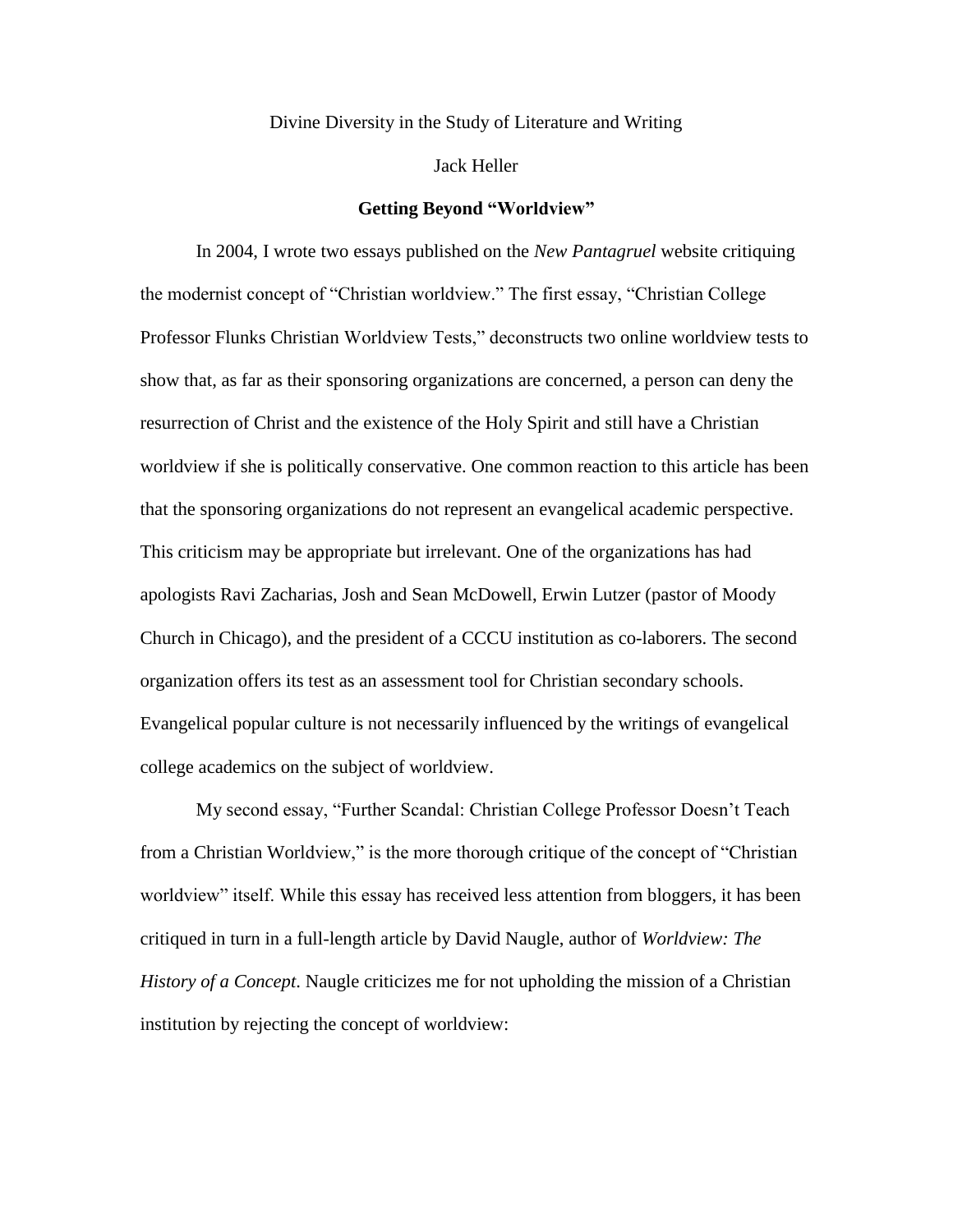Because of his institutional address at Huntington College, students, parents and administrators rightly assume that Prof. Heller teaches from a Christian worldview. After all, Huntington is "an evangelical Christian college of the liberal arts," and is also a member of the Council for Christian Colleges and Universities which promotes Christian worldview development as a chief goal of its allied institutions. ("Scrutinizing a Scandal")

Naugle bases his criticism on the idea that the concept of worldview is one of the "epistemic implications of the Christian gospel." He concedes my critique of worldviewbased pedagogies—"All too often, worldview advocates, despite good intentions, fail to treat texts and other artifacts with the integrity they deserve"—but he also excuses the pedagogy—"Much of Christian scholarship is still at an adolescent stage of development." My criticism of "worldview," on the other hand, is variously modernist and Enlightenment-based, according to Naugle. Postings on some discussion forums (no longer online) had my critiques labeled as postmodernist.

I find it notable that Naugle regards Christian scholarship as "still at an adolescent stage of development" when in a number of the basic humanities and natural sciences, Christian scholarship is among the oldest scholarship with a continuous lineage that still has current relevance. In contrast, however, the conceptualization of "worldview" dates to the eighteenth century German Enlightenment. My intention in this essay is not to reprise my criticisms of "worldview" but to argue that for the study of literature and for the discipline of writing, a good integration of faith and learning should respect the diversities of creation and of ways of knowing (or a diversity of worldviews, including of Christian worldviews).<sup>1</sup> Respecting these diversities will require a continual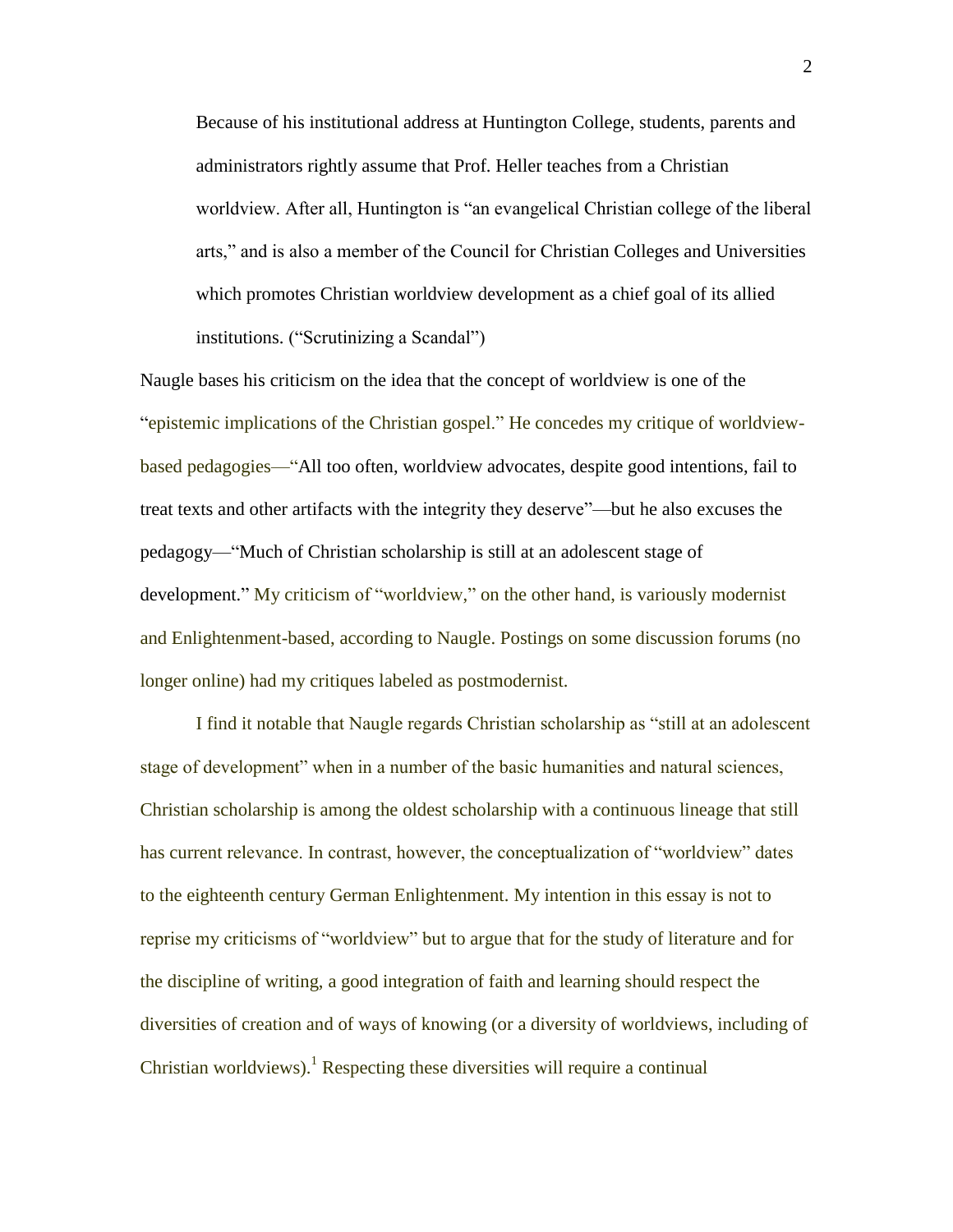acknowledgement of the complexities of the past. These complexities can rarely be accounted for by recourse to concepts of the "Christian worldview" or the "Christian tradition," but the complexities can also be neglected by claiming that Christian scholarship is at an adolescent stage while overlooking the contributions of Thomas Aquinas, Desiderius Erasmus, Martin Luther, Galileo Galilei, and John Milton to both human knowledge and the Christian faith.

### **The Value of Diversity**

Some versions of integrating faith and learning seem to me simultaneously ideal and humanly impossible. For example, in "Faith-Learning Integration: An Overview," William Hasker writes, "There is ... a *single* reality, *all* of which we as his [God's] children and image-bearers must seek to understand" (236). Later Hasker adds, "To love God with all our minds requires that we *try to* think in a single, unified pattern all the truth he has *enabled* us to grasp" (238; emphases added here). This process may promise frustration—how much truth will we be enabled to grasp and what happens if our efforts do not lead us to a single, unified pattern? Yet where Hasker himself anticipates difficulties, I find the possibility for a measure of success: "Though there is a unity of truth there is nevertheless a *diversity of ways of knowing* that makes the unity of truth a difficult and demanding achievement for us humans" (237). I would argue that it is precisely *through* the diversity of our ways of knowing that we come to see that truth is larger than all of our selves and our abilities. Unified, yes, but *e unibus plurum* rather than *e pluribus unum.*

While my arguments against the concept of worldview have been criticized as postmodern, some early modern literary texts suggest that recognizing the diversities of

3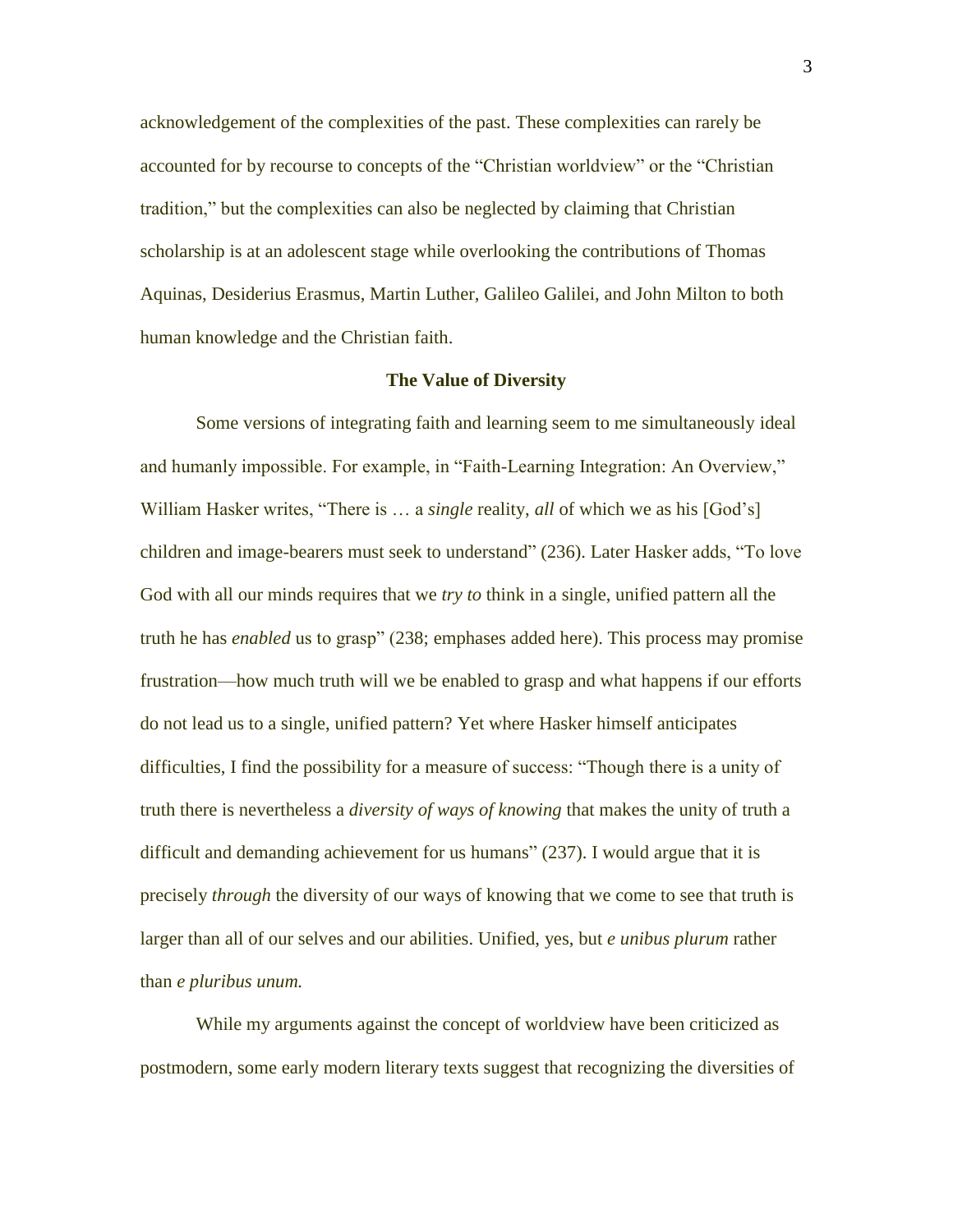divinely-created knowledge is the way to a greater understanding of God himself.<sup>2</sup> One of these is John Donne's "Expostulation 19," part of his *Devotions Upon Emergent Occasions*, in which Donne discusses the nature of God in a manner worth considering with the subject of literature and faith and learning integration:

My God, my God, thou art a direct God, may I not say a literal God, a God that wouldst be understood literally and according to the plain sense of all that thou sayest. But thou art also (Lord, I intend it to thy glory, and let no profane misinterpreter abuse it to thy diminution), thou art a figurative, a metaphorical God too: a God in whose words there is such a height of figures, such voyages, such peregrinations to fetch remote and precious metaphors, such extensions, such spreadings, such curtains of allegories, such third heavens of hyperboles, so harmonious elocutions, so retired and so reserved expressions, so commanding persuasions, so persuading commandments, such sinews even in thy milk and such things in thy words, as all profane authors seem of the seed of the serpent that creeps; thou art the dove that flies. Oh, what words but thine can express the inexpressible texture and composition of thy word; in which, to one man, that argument that binds his faith to believe that to be the Word of God is the reverent simplicity of the Word, and to another, the majesty of the Word; and in which two men, equally pious, may meet, and one wonder that all should not understand it, and the other as much that any man should. So, Lord, thou givest us the same earth to labor on and to lie in; a house and a grave of the same earth; so, Lord, thou givest us the same Word for our satisfaction and for our inquisition, for our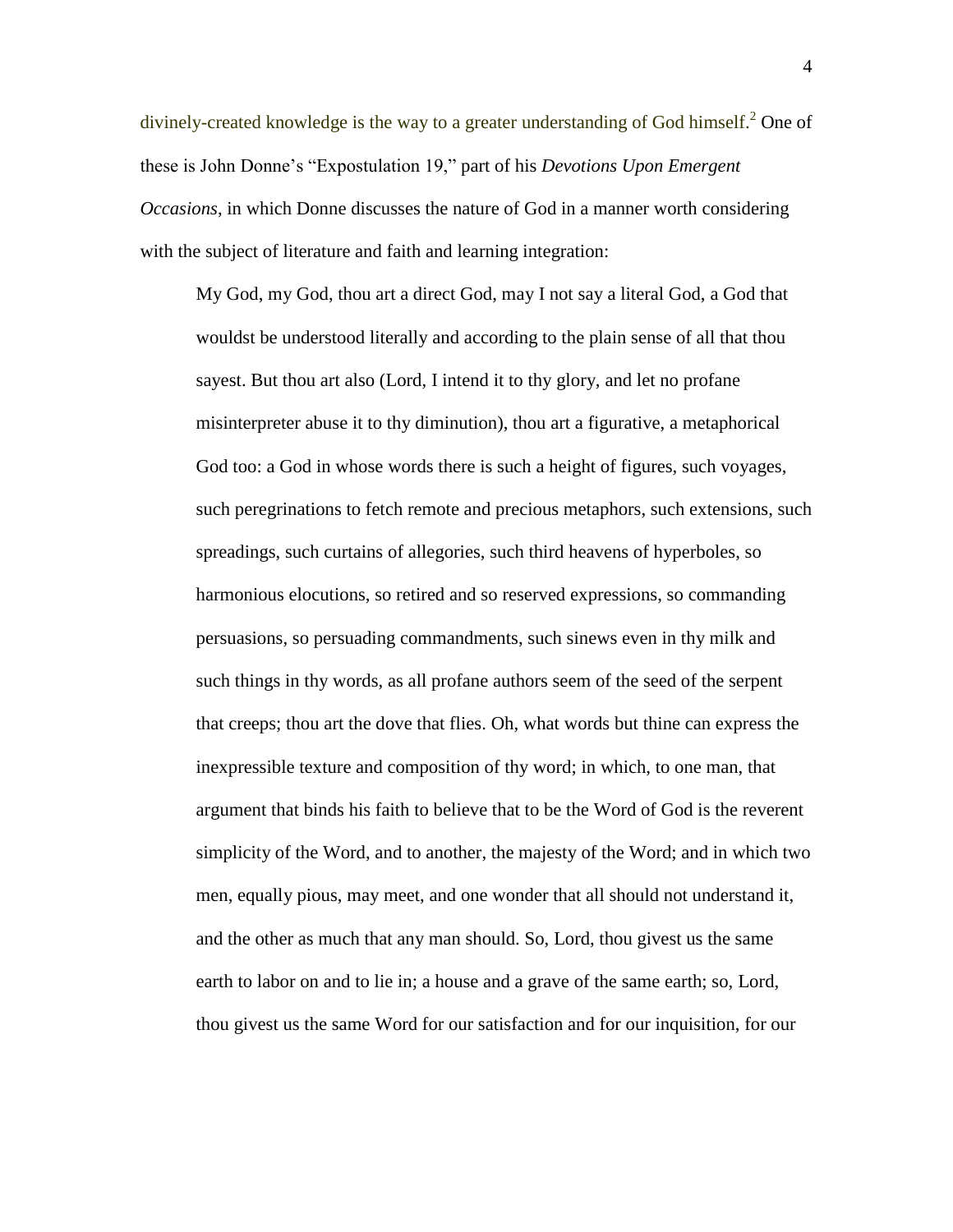instruction and for our admiration too. (1306, emended to indicate when "Word" is capitalized in the 1623 text)

"Expostulation 19" continues for several pages of exuberant overstatement. Stemming from the foundational Heraclitean and Johannine idea that God is the Word (John 1:1-3, 14), Donne shows that if God is the Word (a metaphor) and if God is expansive and ineffable, then God becomes, in a sense, Literature. The Word becomes plural—"what words but thine can express the inexpressible texture and composition of thy word"—and the plurality of words is literary—figures, metaphors, hyperboles, allegories, elocutions, and "voyages,"<sup>3</sup> among others. It would be idolatry to invert Donne's assertion, to say that literature is God, because literature itself is insufficient to express all there is of the Word. Donne avoids this idolatry, but it becomes evident in late Victorian literature.

For the majority of literature I teach in my upper-level courses, there is no inevitable difficulty in integrating learning and faith. The integration comes ready-made; most of English literature from Caedmon's hymn (the earliest extant English poem, circa 680) to James Boswell's *Life of Samuel Johnson* (1791) has been written by writers who self-identify or self-reveal as Christians. (Boswell presents the uncommon case of a non-Christian writing the biography of a Christian subject.) However, as Donne suggests, the one faith does not lead to one understanding. One man sees the "reverent simplicity of the Word"; another sees "the majesty of the Word"; one man wonders that anyone would not understand the Word; another wonders that anyone understands it at all.

#### **Two Problems of Holding to a Single Worldview**

Implicit in this divergence of views that Donne identifies within Christianity are three potential problems. The first is that a reader may have a too-exclusive view of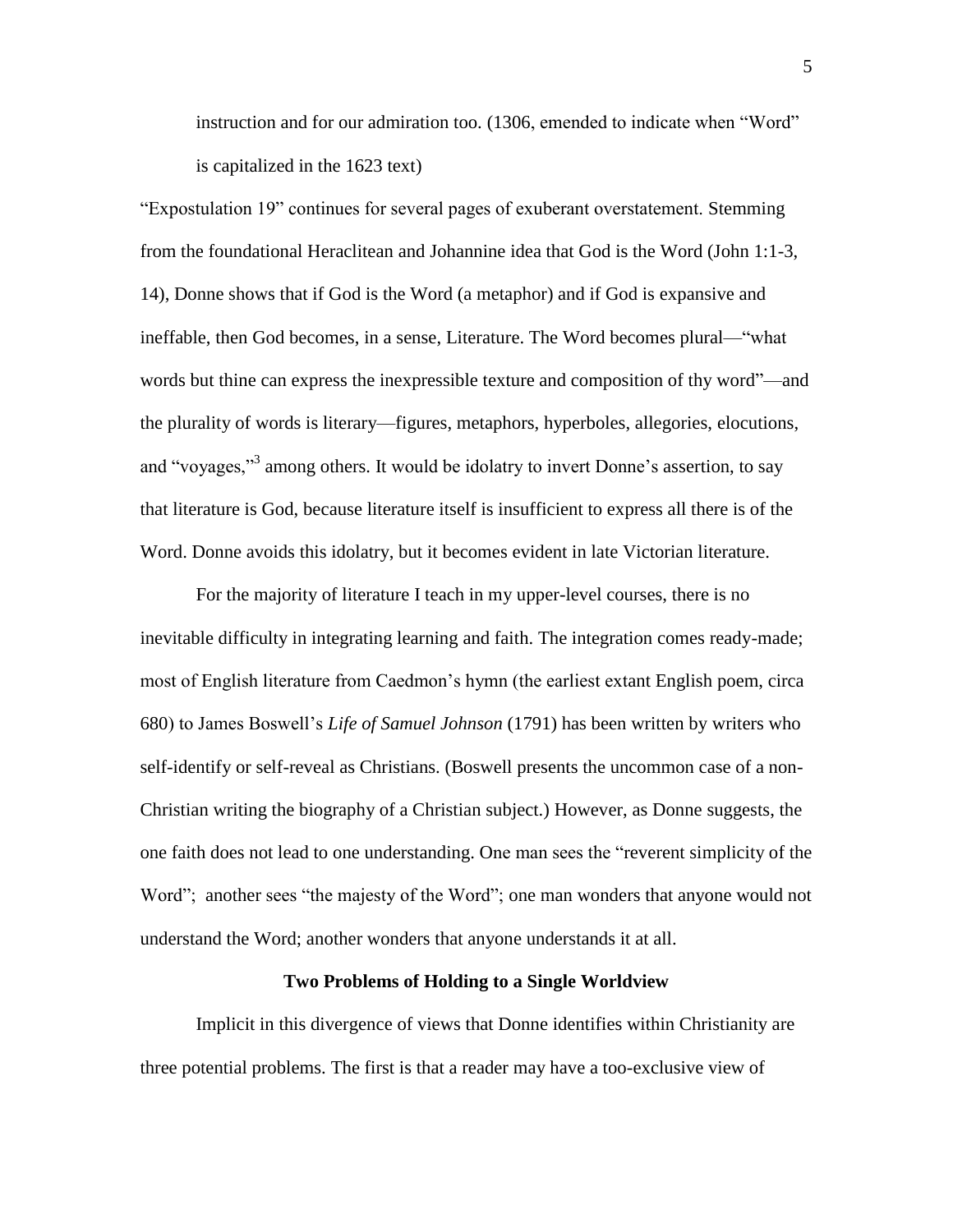Christianity. This rarely arises in the classroom, though I have encountered occasional comments that medieval drama and *Mariette in Ecstasy*, Ron Hansen's novel about life in a convent, are not really Christian because of their Roman Catholic theological assumptions. For the medieval drama, it helps to remind the students that the plays date from before the Reformation and that they established dramatic genres which continued in the Protestant drama after 1517. Furthermore, while I disagree on some doctrines with Roman Catholicism, such as transubstantiation and the existence of purgatory, these doctrines can be justified by applying literalist hermeneutics to such passages as Luke 22:19 and 1 Corinthians 3:12-15. The divergent beliefs held by Christians can often be supported by applying a different hermeneutic to a biblical passage, and I suspect the basic cause for a too-exclusive view of the faith is to take one part of a paradox as an entire truth. This is what Donne would seem to caution against.

For reading literature, a second potential problem is that a reader's commitment to the unity of the Christian faith can lead him to distorted readings that elide the differences between his faith and the author's faith. This may account for a broad range of mistakes, some of which may arise from a generous impulse of wanting to find and affirm a commonality of Christian belief. The resulting misreadings are evident at the most professional levels of the discipline, such as when a scholar at a Conference on Christianity and Literature tries to treat Flannery O'Connor as if she were a Protestant. During a recent semester, I made a similar error in class when I criticized Sir Philip Sidney for an inconsistency with his Calvinist faith. In *The Defense of Poesy* (1580), Sidney asserts that human "wit" (an earlier word for the imagination) is only distorted by human will rather than by the corruption of the Fall; this seems to contradict a Calvinist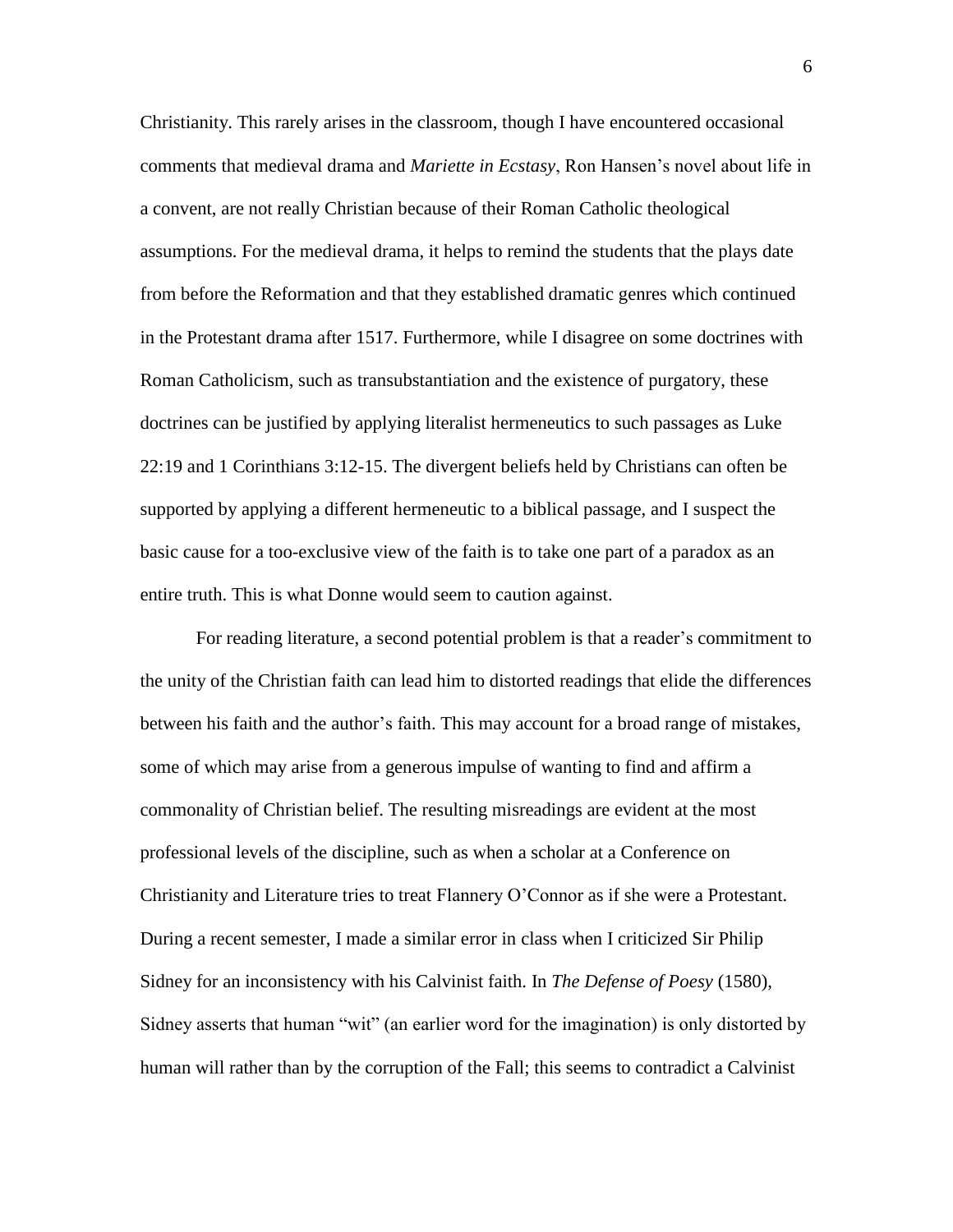perspective on the totality of human depravity. A student responded that I had earlier stated that there had been some range of Calvinist belief between the Elizabethan Anglicans and the separatist Puritans. In the next class session, I corrected my analysis when a student's report identified the theology of Philip Melanchthon as a source for Sidney's idea.

The diversity of Christian beliefs belies the use of "tradition" in current religious and political discourse. Those most ideologically (or at least most verbally) committed to the "Christian tradition" seem rarely able to articulate the development of that tradition in any coherent, historically accurate manner. One result now is a sort of compromised cultural stasis borne of overvaluing a false, idealized past for its own sake and of devaluing the present as if it cannot coexist with faith. One result of this may be seen in the art museum at a conservative Christian university in which the most recent work is from the early nineteenth century. This institution is known more for its graduates' preaching styles rather than for their cultural influences.

The actual Christian tradition, insofar as it can be articulated—or better yet, *the literary and artistic histories of the Christian faith* indeed have something to teach the person interested in literary merit and integrity, but only if we recognize and value the range of interests, theologies, languages, and styles that has shaped those histories. Flannery O'Connor has described the failed Christian novelist as one who does not recognize this range in the Christian tradition:

[Students] think that inevitably the writer, instead of seeing what is, will see only what he believes. It is perfectly possible, of course, that this will happen. Ever since there have been such things as novels, the world has been flooded with bad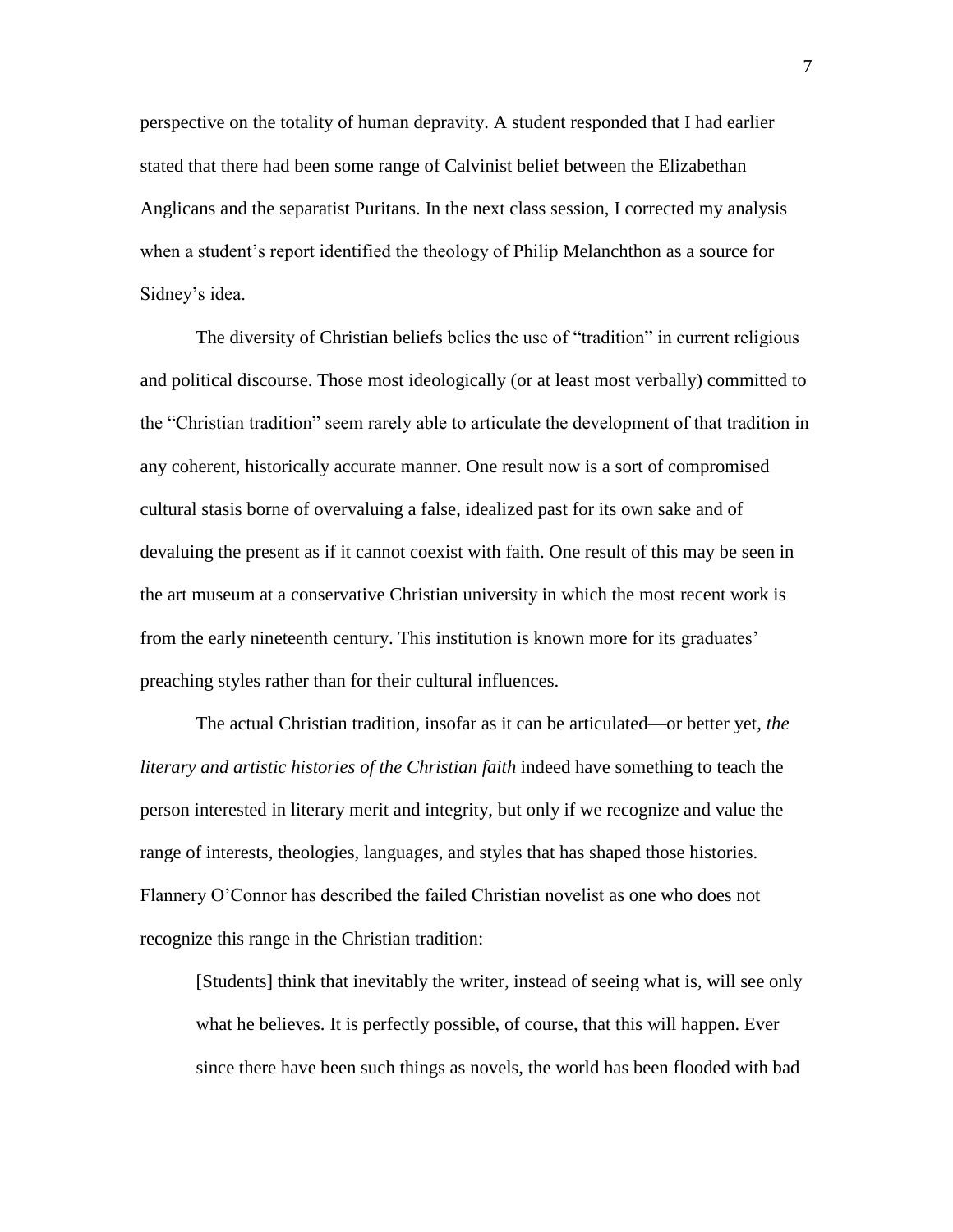fiction for which the religious impulse has been responsible. The sorry religious novel comes about when the writer supposes that because of his belief, he is somehow dispensed from the obligation to penetrate concrete reality. He will think that the eyes of the Church or of the Bible or of his particular theology have already done the seeing for him, and that his business is to rearrange this essential vision into satisfying patterns, getting himself as little dirty in the process as possible. ("Novelist" 162-163)

What O'Connor describes here is a Christian writer who substitutes her theology, her worldview, or her sense of the Christian tradition for the world itself—created by God, affected by sin, and in the process of its redemption.<sup>4</sup>

## **The Large Problem of Moral Evaluation**

The third and most time consuming problem for valuing a diversity of beliefs is to know when and how to make a moral judgment about a work of literature. An appropriate moral judgment would have to acknowledge that Sir Thomas More envisions an oppressive government as ideal within his *Utopia*, that Edmund Spenser's treatment of the Irish in *The Faerie Queene* is racist, and that the ideology of Daniel Defoe's *Robinson Crusoe* would justify slavery. One difficulty I have with integrating faith and learning is to figure out how to value the literary work and the Christian writer at the same time that it is necessary to acknowledge his or her moral failings.

While I was an undergraduate at a Christian college in the 1980s, moral criticism was widely treated as extraneous to the literary analysis of a text, and historically, this point of view was put forward by the American New Critics of the 1950s, most of them identified as Christians. They were, of course, reacting to moral criticism done poorly.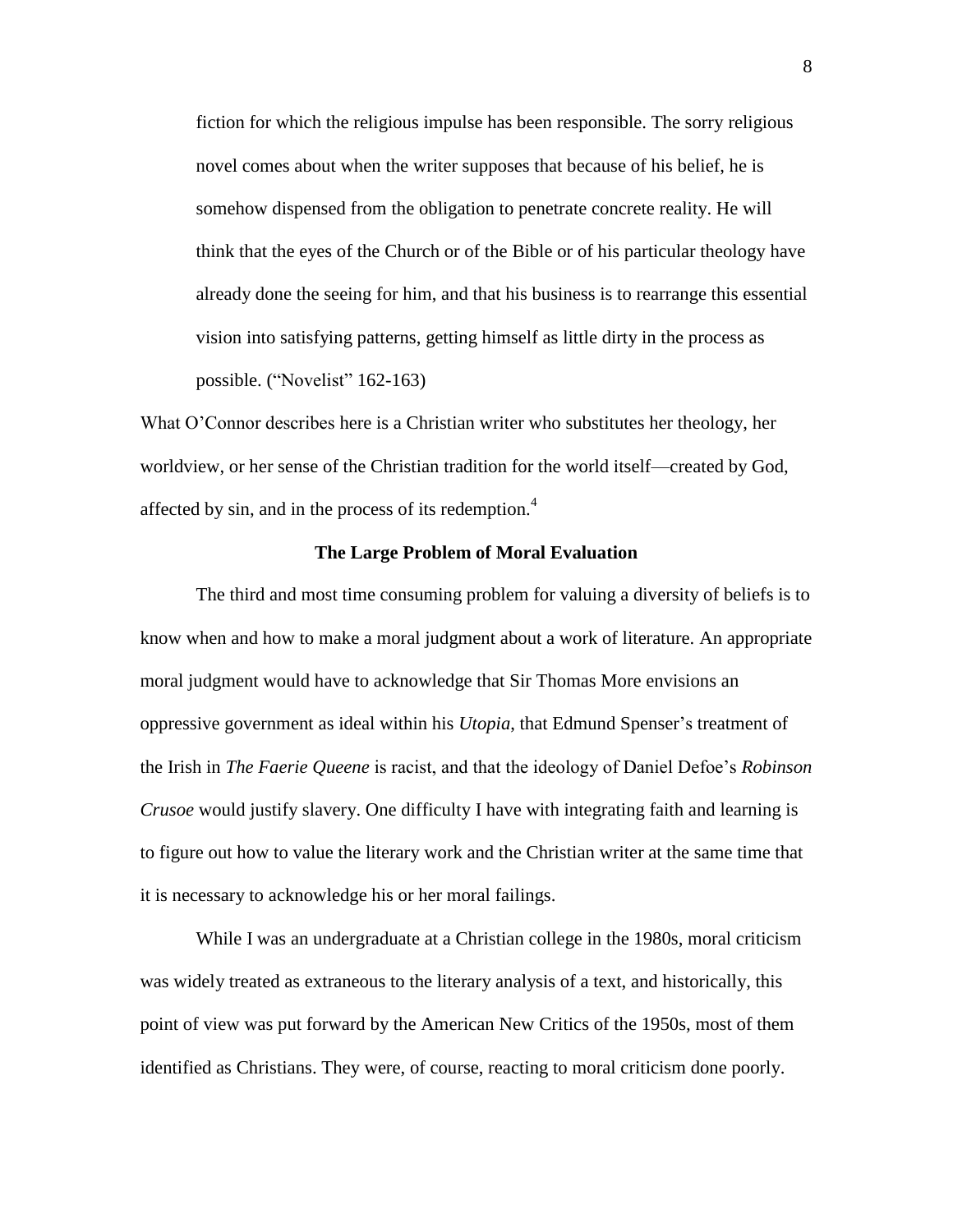Since the 1980s, the establishment of a variety of theoretical foundations for literary criticism has led to a renewed general acceptance of moral analysis. These theoretical approaches could include Marxist theory, feminist theory, African American theory, postcolonialism, gender studies, and ecocriticism. Because most of these theoretical approaches have arisen from the political left, they have been slow to gain a wide acceptance from Christians. However, Christian literary scholars have applied and critiqued these theoretical approaches, as occurs in Crystal Downing's *How Postmodernism Serves (My) Faith: Questioning Truth in Language, Philosophy and Art* (2006) and in the essays edited by Clarence Walhout and Leland Ryken in *Contemporary Literary Theory: A Christian Appraisal* (1991).

These theoretical approaches—Marxism, feminism, and so on—generally coincide with the self-identifications of the critics: Marxist analyses are done by Marxists, feminists readings are done by feminists. Thus, one may suppose, there could be a specifically Christian theory for the study of literature. Yet I think that committing oneself entirely to a Christian literary theory can be too much like an imitation of the other theoretical approaches, resulting in yet more readings based on personal identity. My reluctance is not that I am opposed to Marxist, feminist, or ethnic readings, but I am opposed to exclusivity: a Christian's reading of a text should be able to attend to issues of class, issues of race, and processes of semiotic analysis without having to commit oneself entirely to Marxism.

If there is going to be a Christian literary theory, however, I think it will have to begin with the ethical approaches of the readers, which give shape to their moral analyses. This is the direction Alan Jacobs, a professor of English at Wheaton College,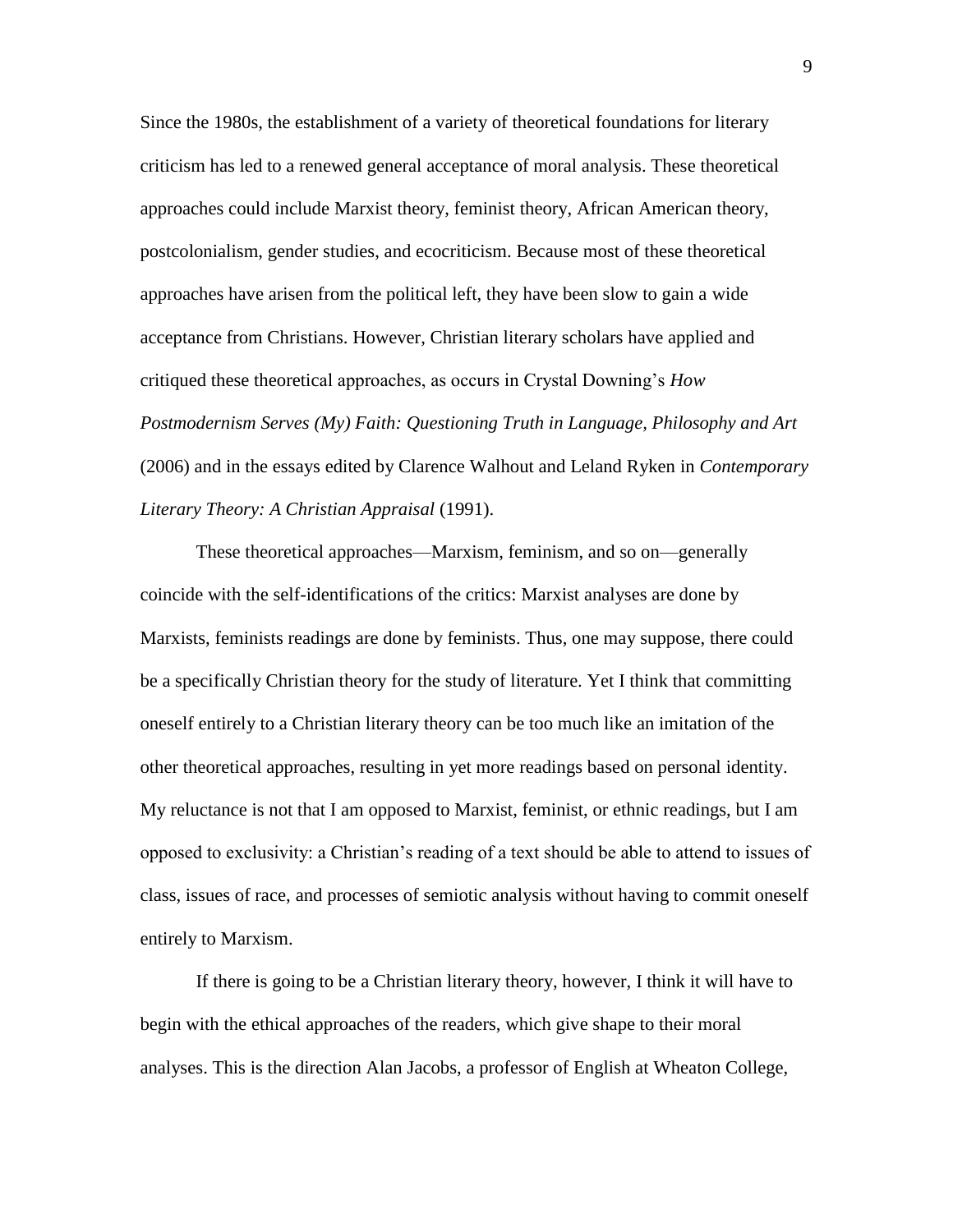takes when he tries to form a Christian literary theory in his book *A Theology of Reading: The Hermeneutics of Love* (2001):

We need not shy away from evaluating *any* everyday pursuit according to what the fourteenth-century English theologian Richard Rolle (along with many others) calls "the law of love." "That you may love [Jesus Christ] truly," says Rolle, "understand that his love is proved in three areas of your life—in your thinking, in your talking, and in your manner of working." This division should be of particular interest to people engaged in academic pursuits, because our thinking (including reading) and talking (including writing) pretty much *are* our "manner of working." How might we begin to consider academic tasks in light of this "law of love"?

To consider the problem more specifically: My work, as a teacher and scholar of literature, is largely occupied with the interpretation of texts. What would interpretation governed by the law of love look like? This is a question that has all too rarely been considered; but it is raised by Augustine in his treatise *On Christian Doctrine*. (10)

If there is going to be a Christian literary theory, I think the direction that Jacobs sets out is largely correct. Fundamental to a Christian reading of any text should be an approach of grace or charity, and such an approach should not be too quickly dismissive of the texts with which we have philosophical or moral disagreements. We could rather ask ourselves what problem is a particular writer identifying in this world, and though we may not agree with his solution, can we not agree on his diagnosis? I have taught Arthur Miller's play *Death of a Salesman* with something like this approach, using Miller's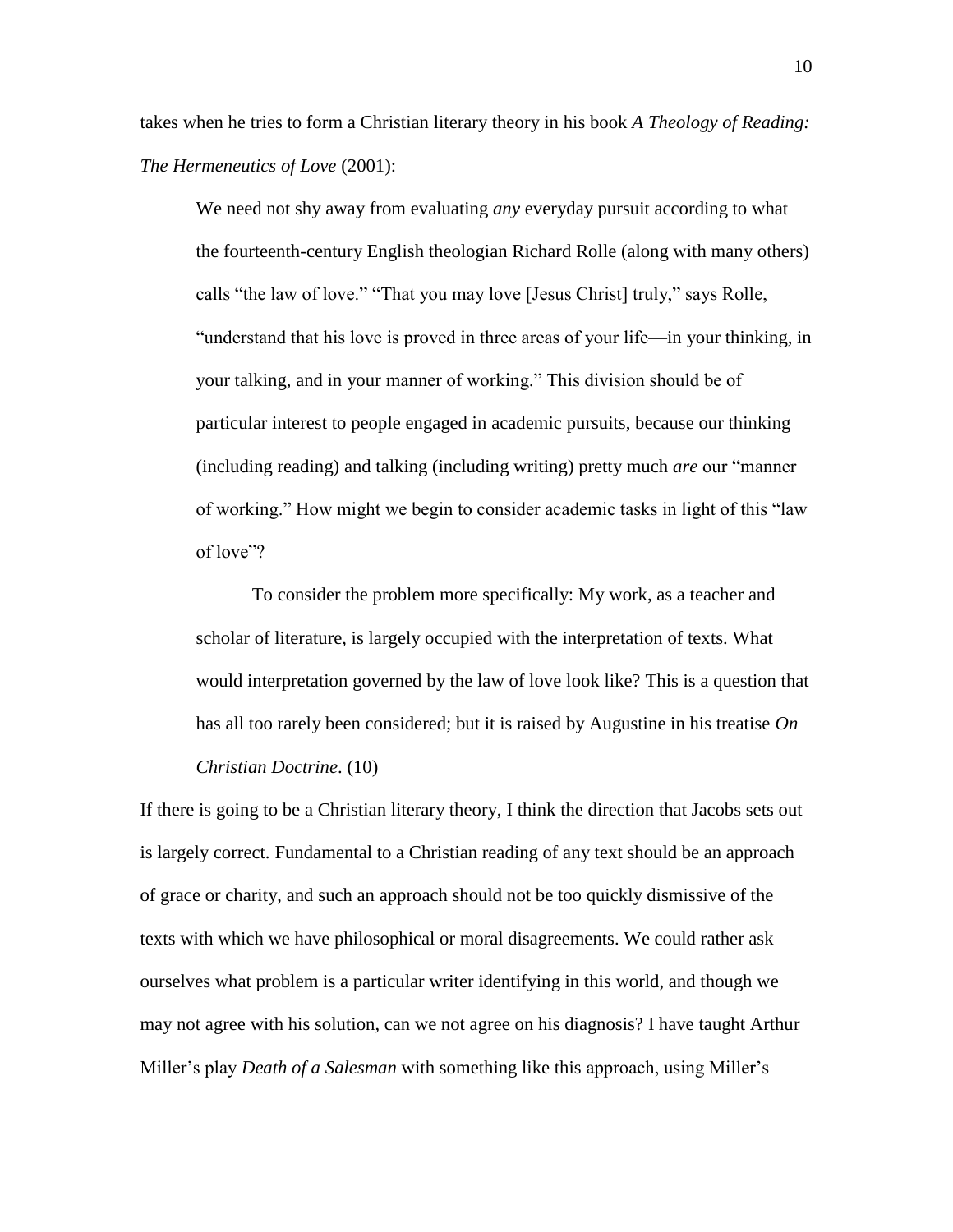commentary on the play to show his theological insights on human lostness, even if Miller explicitly denies a divine source for salvation in his essays.

While I have emphasized literature by writers indentified as Christians in this essay, most literature is by authors who are not identified as Christians, and some students are too quick to dismiss the value of any such literature. This largely results from a moral judgment based on the too-limited version of the Christian worldview I identified earlier. I have tried to address this problem with my opening lessons in English 151, Perspectives on Literature. One short lesson examines the fragments of the Greek philosopher Heraclitus to show them as the source for the discussion of the "logos" in John 1. This can be followed with a discussion of Paul's allusion to Cleanthes's "Hymn to Zeus" in his sermon at the Areopagus (Acts 17).<sup>5</sup> A longer lesson is a study of *Oedipus Rex* to show how discussion of the play has developed the meaning of "hamartia," the Greek word translated as "sin" in the New Testament. Aristotle treats "hamartia" as an act of injustice, which in the play is the murder of King Laius. Later Greek writers treat "hamartia" as a tragic flaw, which can be identified in the play as Oedipus's *hubris*. Greek commentaries on the play have developed the concepts of sin that we find are used in the Bible. Students benefit from a reminder that the language used in the New Testament was not the language of a Christian culture. Some worldview approaches to teaching literature are too dismissive of literature from non-Christians. I would like to approach all literature as if it were on a level playing field, to be judged equally so that literature by non-Christians is not presumed guilty and so that literature by Christians is not presumed innocent.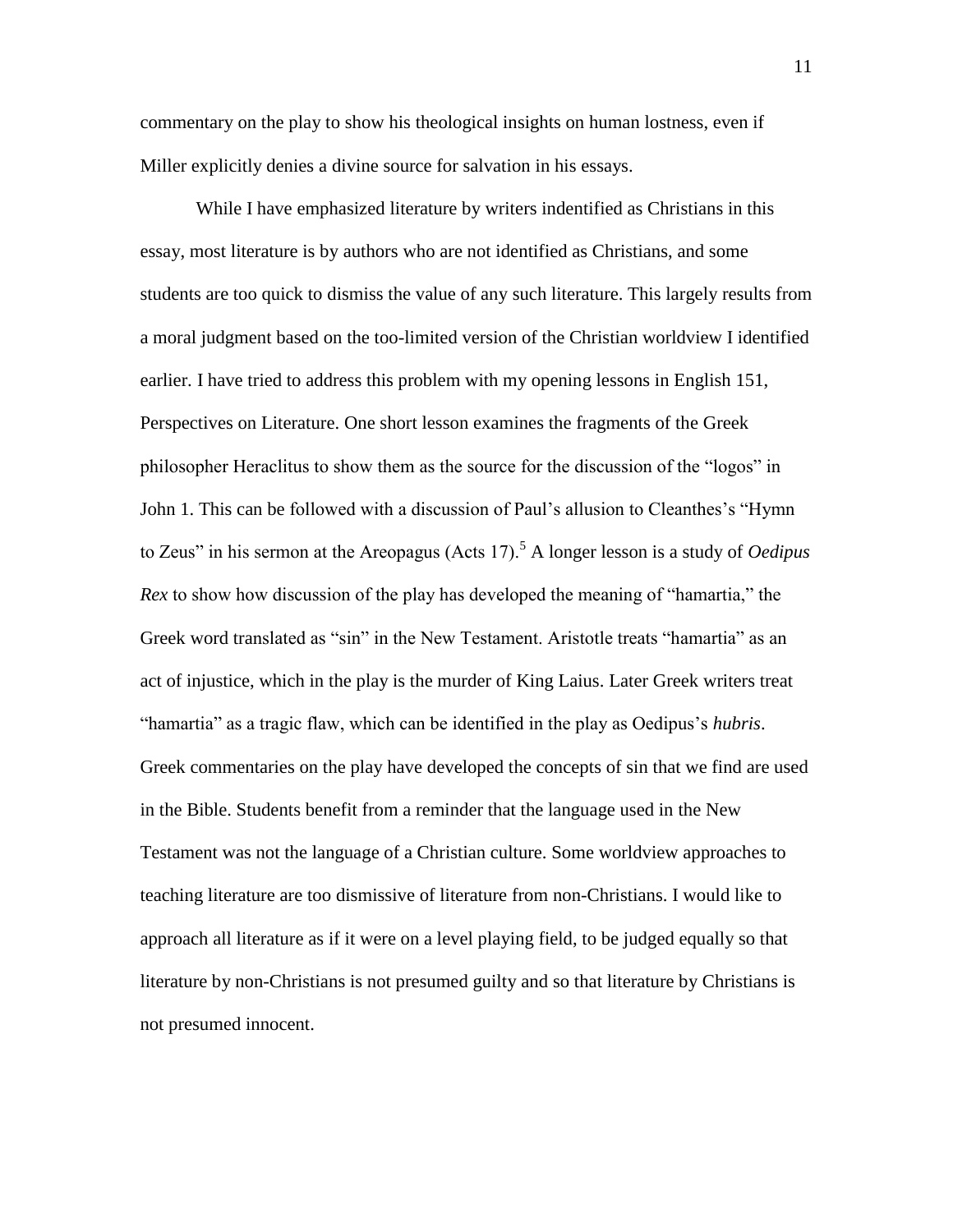Many readers who are Christians mistake the necessity for moral judgment to focus primarily on the sexual content of a work. One novel which I frequently teach in Perspectives on Literature is Ernest Gaines's *A Lesson before Dying*. Its plot involves a young black teacher, Grant Wiggins, who is cajoled into teaching a prisoner, Jefferson, how to be a man before he is executed for a murder he did not commit. In 2004, this novel was banned from the curriculum of Louisiana College, a state Baptist college not affiliated with the CCCU. The reason was that the novel has a short scene of Grant being intimate with his girlfriend Vivian, fondling her breasts before the text implies their sexual consummation.

In the past I ignored this scene while teaching the novel, but last year, I had my students read another essay by Flannery O'Connor to help them address the purpose for the scene:

If the average Catholic reader could be tracked down through the swamps of letters-to-the-editor and other places where he momentarily reveals himself, he would be found to be more of a Manichean than the Church permits. By separating nature and grace as much as possible, he has reduced his conception of the supernatural to pious cliché and has become able to recognize nature in literature in only two forms, the sentimental and the obscene. He would seem to prefer the former, while being more of an authority on the latter, but the similarity between the two generally escapes him. He forgets that sentimentality is an excess, a distortion of sentiment usually in the direction of an overemphasis on innocence, and that innocence, whenever it is overemphasized in the ordinary human condition, tends by some natural law to become its opposite. We lost our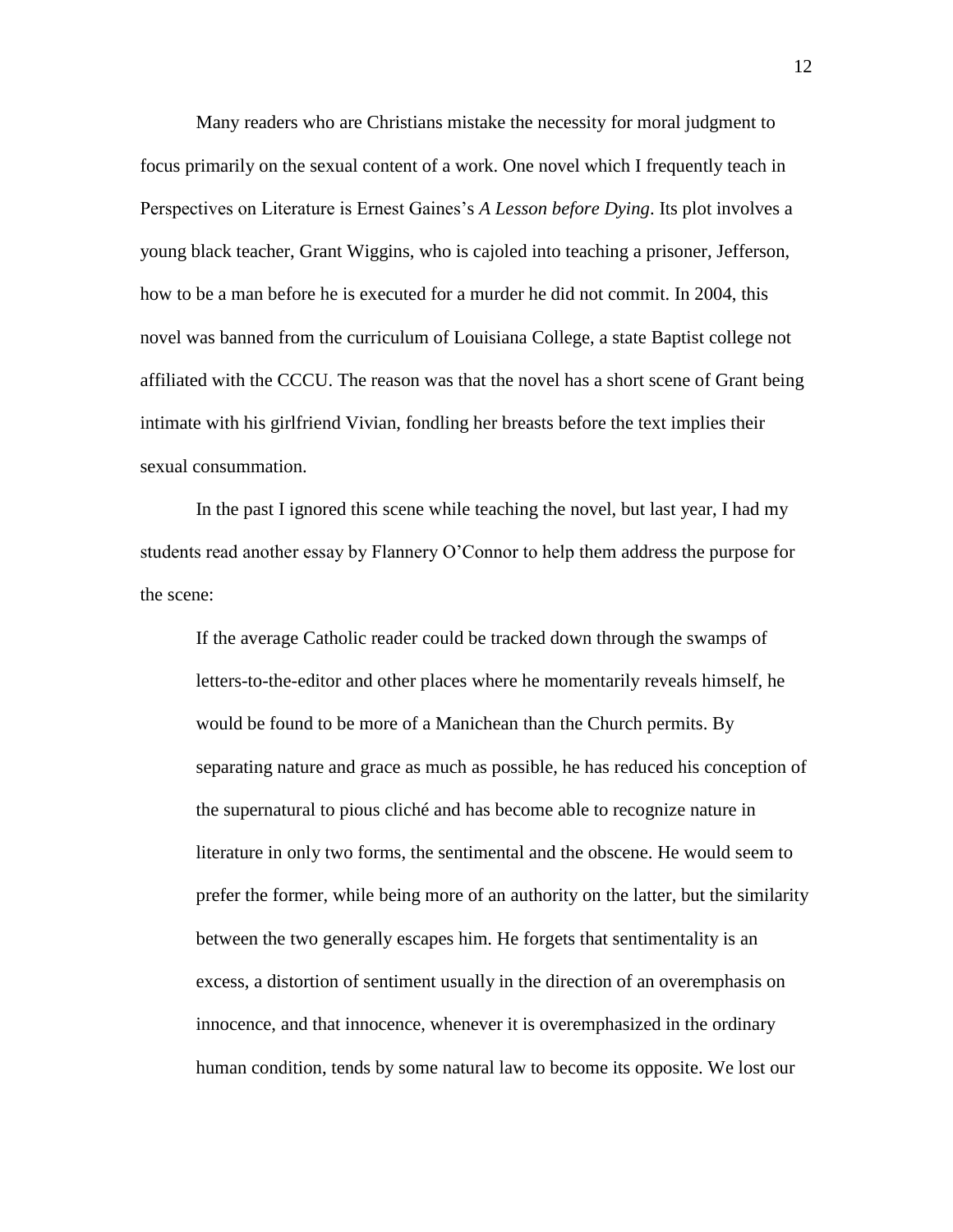innocence in the Fall, and our return to it is through the Redemption which was brought about by Christ's death and by our slow participation in it. Sentimentality is a skipping of this process in its concrete reality and an early arrival at a mock state of innocence, which strongly suggests its opposite. Pornography, on the other hand, is essentially sentimental, for it leaves out the connection of sex with its hard purpose, and so far disconnects it from its meaning in life as to make it simply an experience for its own sake. ("The Church" 147-148)

To apply what O'Connor suggests here, we have to consider contexts in order to make a proper moral judgment. Later in Gaines's novel, Vivian and Grant argue, and Vivian chides him for the selfishness of his sexual behavior. Thus, within the novel itself a moral judgment is made of Grant's behavior, a judgment which accords with Christian values. While I do not examine the scene of sexual intimacies in class, I can allude to it to set the foundation for discussing Grant's failures to make and keep commitments. Separating the scene of intimacies out for moral criticism would be to overlook the ways by which Grant's behavior is already represented critically within the novel.

### **Respecting Diversity in Writing**

Most of this discussion has been about the reading and analysis of literature, but the majority of the students I teach are in my Academic Writing and Research classes. One of my explicit emphases in these classes is the ethical responsibilities of the writer. I try to define intellectual honesty beyond simply using documentation to avoid plagiarism. When the focus of the writing is on argumentation, I believe that intellectual honesty begins with doing the necessary work to understand what other people have to say. From this follows being fair to the sources by accurately representing other people's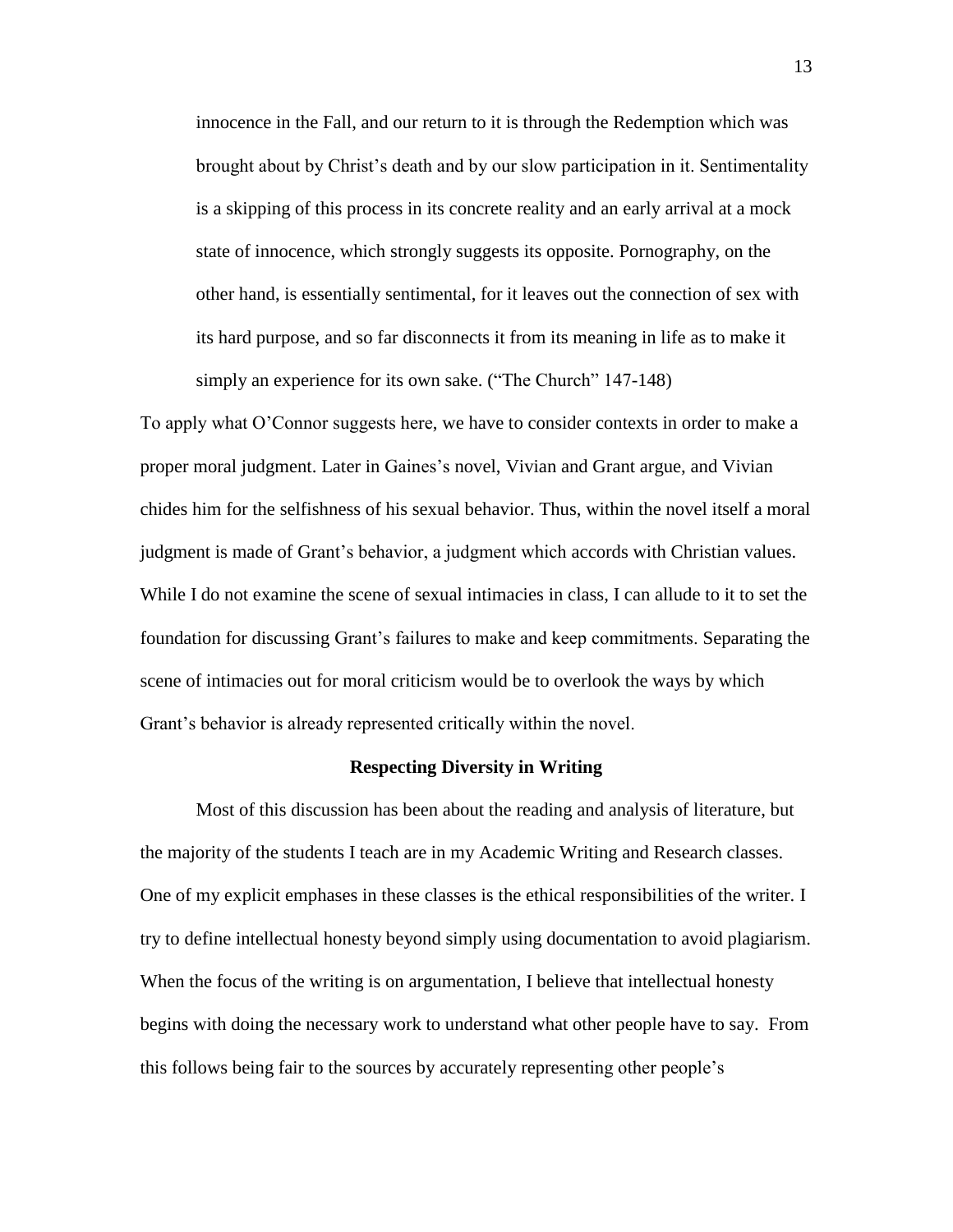viewpoints. Documentation is an implication of intellectual honesty, not its starting point. I am persuaded that some of the problems non-Christians have with Christians today stem from some Christians' failure to maintain intellectual honesty when listening to and responding to other people's arguments. I want my writing students to learn to value intellectual honesty, not only by not plagiarizing—a relatively easy accomplishment—but also by developing their abilities to listen and to critique.

This is a reason I have based the research paper assignment on Supreme Court cases. I usually try to show the students that our sense of justice cannot be limited to the hot button political issues which seem to motivate evangelicals. Our sense of justice must also include respecting the dignity of individuals, hoping to see recompense for injustice, and respecting the rights guaranteed by the Constitution. I feel I have accomplished an extension of a student's understanding of her faith when she recognizes that for a Christian sense of justice, she opposes a warrantless search of a home for narcotics.

If the passage from John Donne's "Expostulation 19" shows me anything, it is that the Christian faith paradoxically has parameters and is unlimited. As much as I am able, my goal as a professor is to represent this paradox through the study of literature and of writing.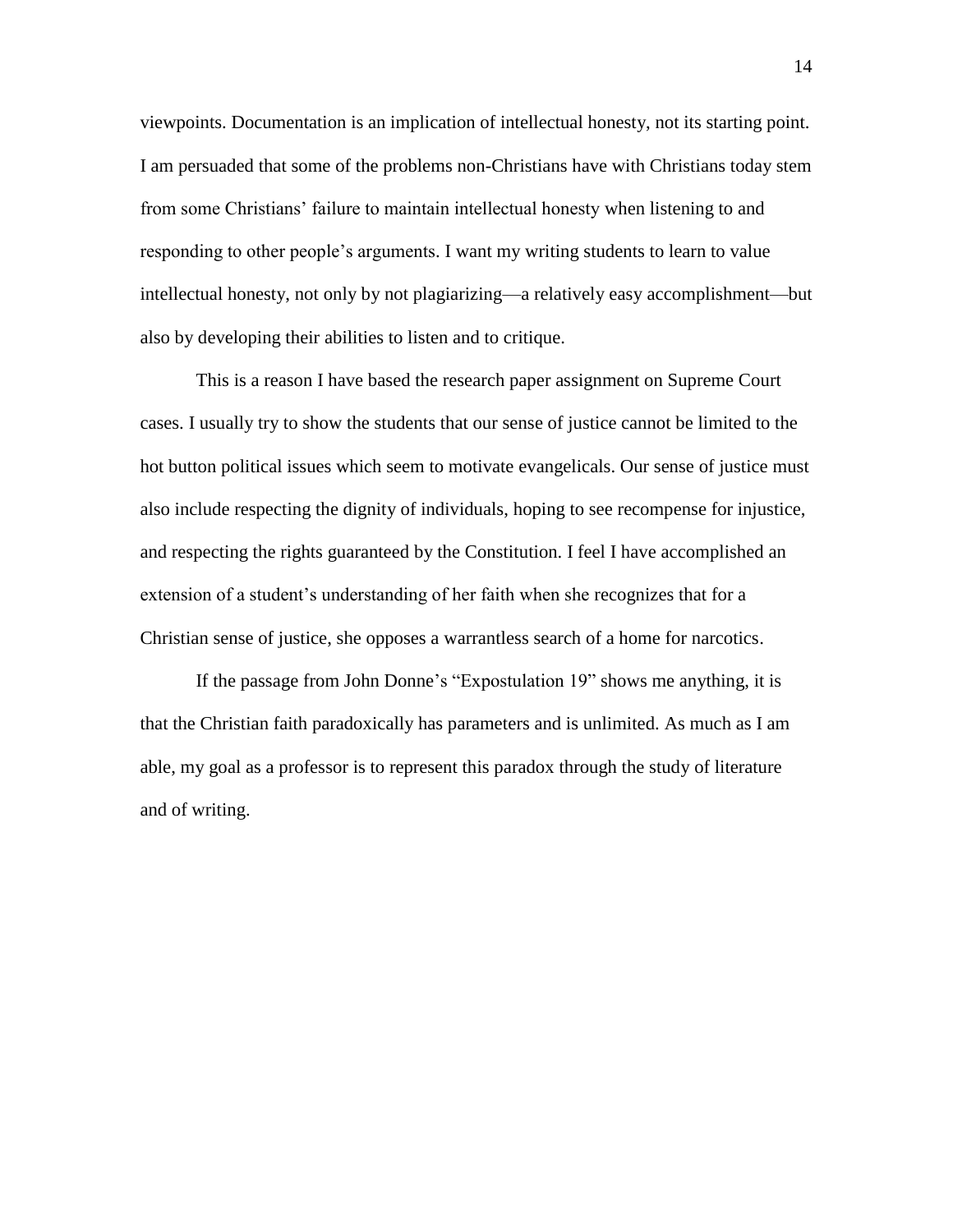#### **Notes**

<sup>1</sup>For this essay, a reader may conclude that nothing here serves as a criticism of speaking of *a* Christian worldview rather than *the* Christian worldview. However, I find the idea of a personal worldview still problematic, partly because I do not think it accounts for the processes of thought. I prefer the term "habits of thought" over "worldview." "Habits of thought" has been given academic significance by Christian literary scholar Debora Kuller Shuger in her book *Habits of Thought in the English Renaissance: Religion, Politics, and the Dominant Culture* (Toronto, 1997).

<sup>2</sup>In my book *Penitent Brothellers*, I discuss a rarely studied pamphlet by Thomas Middleton, *The Two Gates of Salvation*, to show that in Middleton's Calvinist perspective permits a range of possibility for God's work in people's lives, limited only by divine prerogative (23-34). I should note that while I reject "worldview" and while I think the implications of these early modern texts lead away from the concept, these early modern Christian writers (and I) would all confess to the doctrines of the Apostle's Creed. I argue in my second *New Pantagruel* article that because the Apostle's Creed has been confessed by Christians *across times and cultures*, it does not form the foundation for a single Christian worldview.

<sup>3</sup>While a "voyage" is not a figure of speech like "metaphor" or "hyperbole," the image of a voyage is common in early modern literature to represent the range of God's interaction with humans, as can be seen in both Middleton's *The Two Gates of Salvation* and John Bunyan's *Pilgrim's Progress.*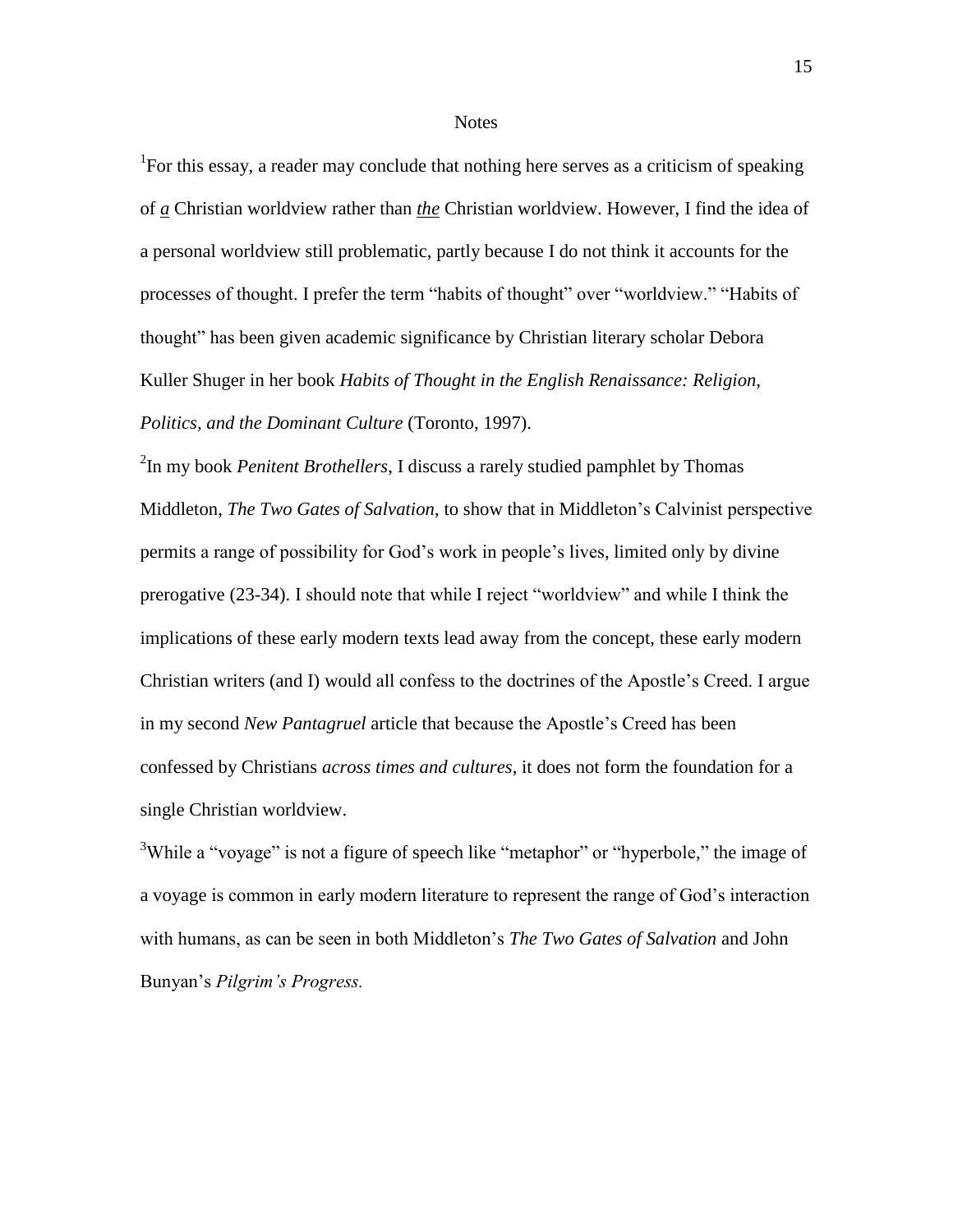<sup>4</sup> Journalist Steve Turner discusses these three doctrines in relation to human creativity in chapter five, "The Bible," in his 2001 InterVarsity Press book *Imagine: A Vision for Christians in the Arts.*

<sup>5</sup>The argument I am making here has a long genealogy. Similar arguments appear fully developed in Sir Philip Sidney's *Defense of Poesy* (1580) and in John Milton's *Areopagitica* (1644).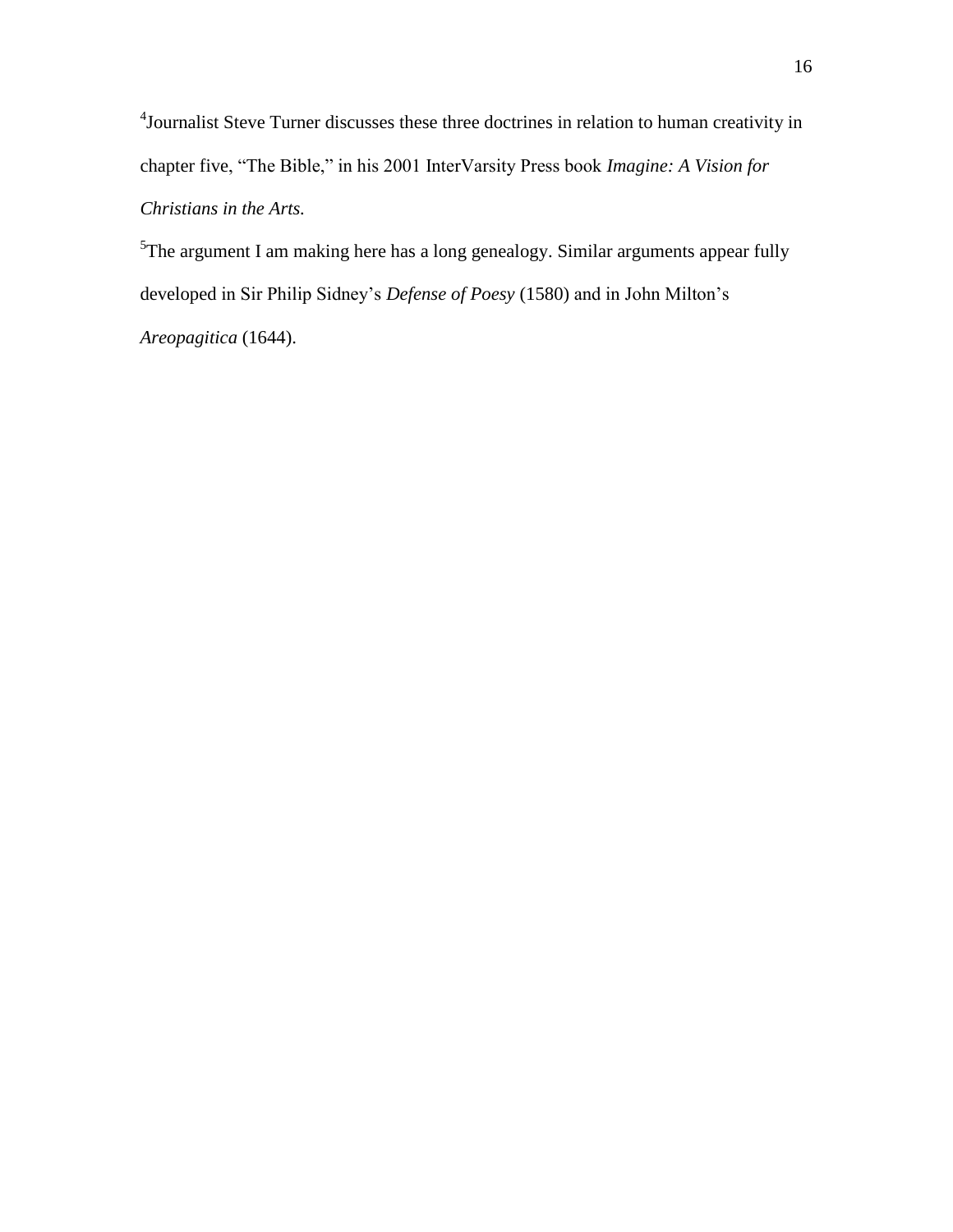- Donne, John. "Expostulation 19." *The Norton Anthology of English Literature, Vol. 1.* Ed. G. Logan, et. al. New York: W. W. Norton, 2006. 1306-1307.
- Downing, Crystal. *How Postmodernism Serves (My) Faith: Questioning Truth in Language, Philosophy and Art.* Downer's Grove: InterVarsity Press, 2006.
- Hasker, William. "Faith-Learning Integration: An Overview." *Christian Scholar's Review* 21.3 (March 1992): 231-248.
- Heller, Herbert Jack. *Penitent Brothellers: Grace, Sexuality, and Genre in Thomas Middleton's City Comedies*. Newark: University of Delaware Press, 2000.
- Heller, Jack. "Christian College Professor Flunks Christian Worldview Tests." *The New Pantagruel* 1.3 (Summer 2004): <http://www.newpantagruel.com>.
- ---. "Further Scandal: Christian College Professor Doesn't Teach from a Christian Worldview." *The New Pantagruel* 1.4 (Fall 2004): <http://www.newpantagruel.com>.
- Jacobs, Alan. *A Theology of Reading: The Hermeneutics of Love*. Boulder: Westview Press, 2001.
- Milton, John. *Areopagitica*. *Complete Poems and Major Prose*. 1957. Ed. Merritt Y. Hughes. Indianapolis: Bobbs-Merrill Educational Publishing, 1983.

Naugle, David. "Scrutinizing a Scandal: A Christian Worldview Analysis of a Christian College Professor Who Flunks Christian Worldview Tests and Doesn't Teach from a Christian Worldview." *The New Pantagruel* 2.1 (Winter 2005): <http://www.newpantagruel.com>.